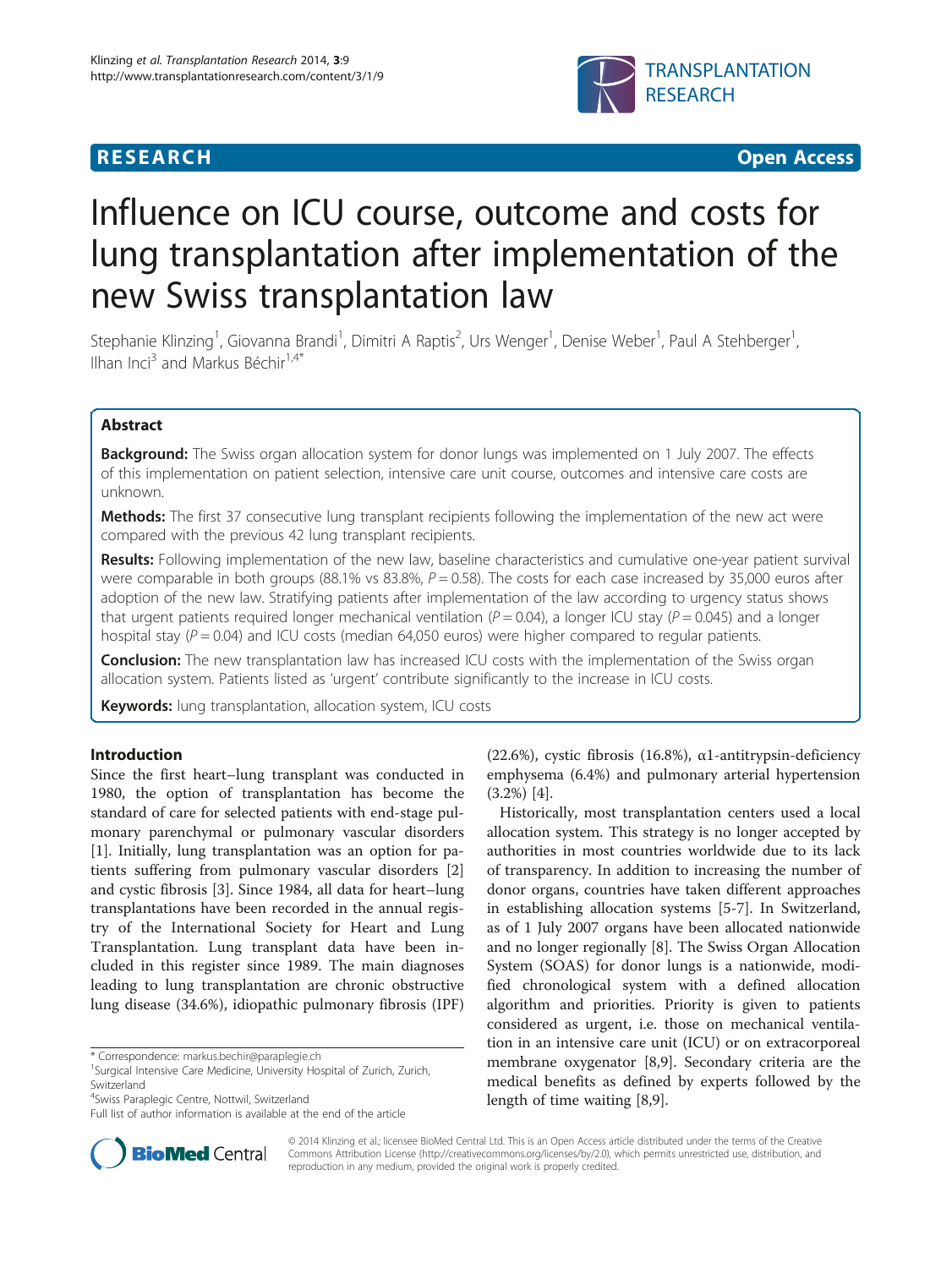Since 2005, the allocation of donor lungs in the United States has been based on the lung allocation score (LAS) [[6\]](#page-6-0). This severity score is based on a model incorporating several factors predicting mortality while on the waiting list as well as post-transplant survival. The LAS is a composite number derived from a formula that takes into account factors from three principal categories. The first factor is the patient's primary pulmonary diagnosis. The second category relates to disease-specific factors objectifying the disease severity (pulmonary artery pressures, forced vital capacity, oxygen supplementation and ventilator requirement). The third category addresses the patient's overall health outside of their pulmonary disease (age, body mass index (BMI), New York Heart Association functional class, PCW, 6-min walk distance, diabetes and serum creatinine) [\[10](#page-6-0)]. After determining LAS scores for individual patients, available lungs are allocated regionally according to a prioritized ranking based on LAS scores [\[10](#page-6-0)].

The effect of the implementation of the new allocation system on lung transplantation in Switzerland in terms of patient selection, ICU course, outcomes and costs are analyzed in this first national single-center study. At our institution for liver transplantation it has been demonstrated that implementation of the MELD-based system (model for end-stage liver disease) led to the selection of sicker patients, increased ICU efforts and higher costs [\[11](#page-6-0)].

# **Methods**

# Patients

This study is a retrospective analysis of all recipients who underwent lung transplantation at the Zurich University Hospital between 1 January 2005 and 31 December 2008. Patients undergoing re-transplantation or combined heart–lung transplantation ( $n = 6$ ) were excluded.

We analyzed the final 42 patients (the pre-group) who had been allocated under the regulations in effect prior to implementation of the new allocation system on 1 July 2007, and the first 37 patients (the post-group) under the new allocation system. In total, 79 lung transplant recipients were included in this study. Following approval by the local ethics board, all patients gave written informed consent prior to transplantation for data analysis after transplantation (TPL).

Demographic variables included age, sex, BMI, creatinine (last value before transplantation), cytomegalovirus status, diagnosis, time on waiting list, location immediately prior to TPL (ICU, ward or at home), need for extracorporeal membrane oxygenation (ECMO) or mechanical ventilation prior to TPL and evidence for pulmonary hypertension assessed using a transthoracic echocardiogram. Pulmonary hypertension was defined as Doppler-calculated pulmonary arterial systolic pressure >50 mmHg at rest [\[12](#page-7-0)]. Despite its limitations, this

surrogate parameter for characterization of the right heart pre-transplant status had to be used due to the lack of other data in the patient charts.

Operative information collected included whether the patient underwent a unilateral or bilateral lung transplantation, the cold ischemia time, need for intraoperative extracorporeal circulation and transfusion levels of red blood cells, fresh frozen plasma, thrombocytes and fibrinogen.

# Outcomes and survival

Post-operative data collected included the length of stay (LOS) in the ICU, the readmission rate to ICU, postoperative creatinine peak, the incidence and duration of continuous renal replacement therapy (CRRT), the duration of mechanical ventilation and the incidence and duration of ECMO treatment. Primary graft dysfunction, sepsis, multiple organ dysfunction syndrome, rejection, infection, stroke and bowel ischemia were also analyzed.

An analysis of the ICU and in-hospital mortality and 30-day and 12-month cumulative survival was performed. In addition, data were collected on the duration of hospital stay and the incidence of hemodialysis 6 months after transplantation.

# Further analysis and ICU costs analysis

Days in the ICU post-transplantation, and ventilator, CRRT and ECMO days were roughly analyzed using local hospital cost rates for the pre- and the post-groups. Costs are given in euros. To compare the data, a classification of the post-group according to urgency status (SOAS classification) and an approximated LAS score were calculated. Due to missing data (right heart catheterization was not routinely performed), an underestimation of the LAS score was accepted. A stratification of patients according to LAS quartiles was performed analogous to the study performed by Arnaoutakis *et al.* [[13](#page-7-0)], classifying patients into the lower 75% quartiles (Q1 to Q3) (LAS 30.1 to  $44.8$ ) and the highest quartile  $(Q4)$  (LAS  $44.9$  to  $94.3$ ).

# Statistical analysis

The statistical analysis used SPSS Statistics Version 20 (IBM Corp, 2011). Categorical data were compared with the Fischer's exact test, continuous variables with the Student's t-test and Mann–Whitney U tests as appropriate. All P values were two-sided and statistical significance was considered as  $P < 0.05$ .

# Results

The baseline characteristics of the lung transplant recipients in both cohorts are shown in Table [1.](#page-2-0) The baseline characteristics are comparable except for a statistically significant difference in BMI between the two groups  $(P = 0.002)$ . The change in the transplant legislation did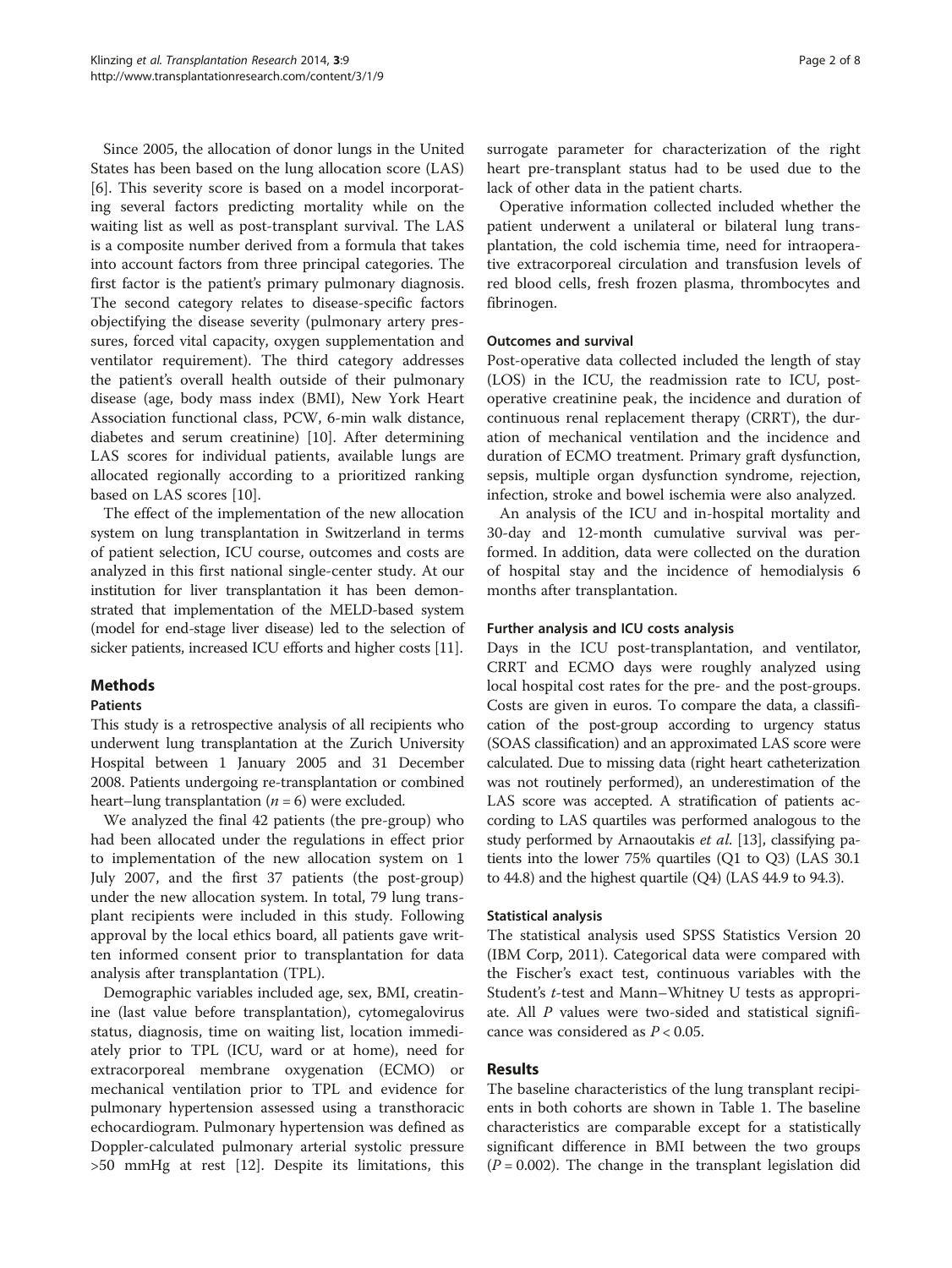### <span id="page-2-0"></span>Table 1 Baseline characteristics

|                                     | Pre $(n = 42)$        | Post $(n=37)$       | P value |
|-------------------------------------|-----------------------|---------------------|---------|
| Women                               | 21 (50.0%)            | 18 (48.6%)          |         |
| Men                                 | 21 (50.0%)            | 19 (51.4%)          |         |
| Age (years)                         | 49 (17-69)            | $54(13-67)$         | 0.34    |
| Weight (kg)                         | 54 (36-90)            | $61(40-100)$        | 0.008   |
| Height (m)                          | $1.65(1.42 - 1.83)$   | $1.65(1.55 - 1.87)$ | 0.37    |
| BMI ( $kg/m2$ )                     | 18.9 (14.8-34.0)      | 22.1 (16.0-61.0)    | 0.002   |
| Creatinine (µM)                     | 69 (29-96)            | $61(31-136)$        | 0.96    |
| CMV positivity                      | 18 (42.9%)            | 15 (40.5%)          | 0.84    |
| Pulmonary hypertension <sup>a</sup> | 5 (13.5%)<br>4 (9.5%) |                     | 0.58    |
| Diagnosis                           |                       |                     | 0.57    |
| CF                                  | 18 (42.9%)            | 11 (29.7%)          |         |
| COPD                                | 9(21.4%)              | 10 (27.0%)          |         |
| AAT                                 | $2(4.8\%)$            | $3(8.1\%)$          |         |
| IPF                                 | 9(21.4%)              | 11 (29.7%)          |         |
| PAH                                 | $1(2.4\%)$            | $0(0\%)$            |         |
| Other                               | $3(7.1\%)$            | $2(5.4\%)$          |         |
| Location before TPL                 |                       |                     | 0.26    |
| Home                                | 34 (81.0%)            | 29 (78.4%)          |         |
| Hospital, ward                      | 6 (14.3%)             | 4 (10.8%)           |         |
| Hospital, ICU                       | 2(4.7%)               | 4 (10.8%)           |         |
| ECMO support before TPL             | $0(0\%)$              | $3(8.1\%)$          | 0.06    |
| Mechanical ventilation before TPL   | $1(4.8\%)$            | 4 (10.8%)           | 0.31    |

Data expressed as median (range) or number (percentage).

AAT, α1-antitrypsin-deficiency emphysema; BMI, body mass index; CF, cystic fibrosis; CMV, cytomegalovirus; COPD, chronic obstructive lung disease; ECMO, extracorporeal membrane oxygenation; ICU, intensive care unit; IPF, idiopathic pulmonary fibrosis; PAH, pulmonary arterial hypertension; TPL, transplantation. <sup>a</sup> <sup>a</sup> Assessed by transthoracic echocardiography (pulmonary arterial systolic pressure > 50 mmHg) [[8](#page-6-0)].

## Table 2 Operative data

| Intraoperative data          | Pre $(n = 42)$ (%)        | Post $(n = 37)$ (%)       | P value |
|------------------------------|---------------------------|---------------------------|---------|
| ECC                          | 17 (40.5%)                | 18 (48.6%)                | 0.47    |
| Donor lung                   |                           |                           | 0.63    |
| Unilateral                   | $2(4.8\%)$                | 1(2.7%)                   |         |
| Bilateral                    | 40 (95.2%)                | 36 (97.3%)                |         |
| EC (units)                   | $4.6 \pm 5.7$ (3.0; 0-30) | $4.4 \pm 4.9$ (3.0; 0-17) | 0.67    |
| FFP (units)                  | $3.8 \pm 6.8$ (0; 0-30)   | $1.7 \pm 3.1$ (0; 0-10)   | 0.18    |
| TC (units)                   | $0.5 \pm 2.5$ (0; 0-16)   | $0.5 \pm 2.0$ (0; 0-12)   | 0.87    |
| Fibrinogen (g)               | $1.1 \pm 2.4$ (0; 0-12)   | $1.7 \pm 2.6$ (0; 0-8)    | 0.28    |
| Cold ischemia time (minutes) |                           |                           |         |
| Right                        | 254 (110-404)             | 240 (127-420)             | 0.86    |
| Left                         | 336 (170-35)              | 325 (183-480)             | 0.91    |

Data are expressed as median (range), mean ± standard deviation (median; range) or number of patients (percentage).

EC, erythrocyte concentrate; ECC, extra corporeal circulation; FFP, fresh frozen plasma; TC, thrombocyte concentration.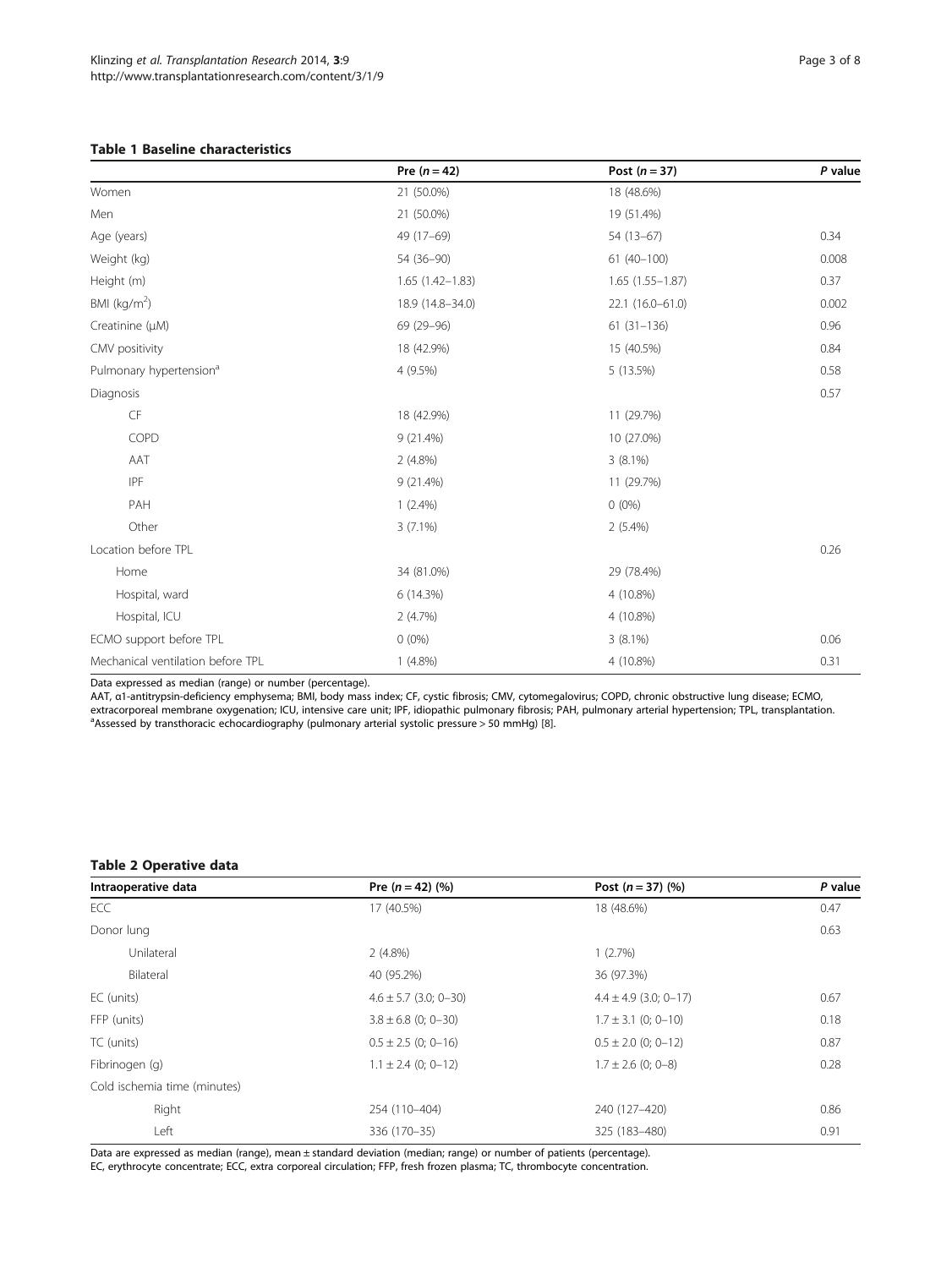not significantly influence the waiting list times 121  $(64-243)$  vs. 162  $(69-311)$   $(P = 0.56)$  or the diagnosis  $(P = 0.57)$ . The incidence of ECMO support before TPL

with  $P = 0.06$  did not reach statistical significance. There were no significant changes in post-operative ICU data and outcomes (Table [2](#page-2-0) and 3) following implementation of the new transplant law. Patients after implementation of the new transplant law had an unchanged LOS in the ICU (median 4 days, interquartile range (IQR) 3 to 19,  $P = 0.14$ ) and hospital LOS (median 37 days, IQR 31 to 59,  $P = 0.45$ ). Also the duration of mechanical ventilation remained unchanged at a median of 2 days (IOR 1 to 17,  $P = 0.09$ ) after SOAS implementation. Neither the frequency of CRRT (10% to 19%,  $P = 0.11$ ) nor the frequency of ECMO in the postoperative ICU course (2% to 14%,  $P = 0.26$ ) had statistical significance. Likewise the frequency of ICU complications did not have any significant changes. Overall 1 year survival was 88% before SOAS and 84% after implementation of the new transplant act.

A rough analysis of ICU costs in terms of ICU, mechanical ventilation (MV), CRRT and ECMO days based on local rates revealed an increase in post-transplant ICU costs averaging 35,000 euros/case after implementation of the new act (Table [4](#page-4-0)).

For further analysis, the post-transplant group was divided into groups according to the urgency status (SOAS classification) and LAS quartiles as described under Methods. The baseline characteristics of this analysis are presented in Table [5](#page-5-0). Analyzing post-operative ICU data and outcome according to the SOAS classification (Table [4](#page-4-0)) revealed that urgent patients  $(n = 4)$  required a longer ICU LOS  $(P = 0.045)$ , a longer hospital LOS  $(P = 0.04)$  and increased duration of MV ( $P = 0.04$ ), while the frequency of CCRT (18% vs 25%) and ECMO (9% vs 50%) did not have statistical significance. One-year survival in the regular group was comparable to urgent patients (82% and 100%, respectively). Analysis of data according to LAS quartiles showed similar results: patients in the highest LAS quartile  $(n = 8)$  required a

# Table 3 ICU data

|                                                     | Pre $(n = 42)$              | Post $(n=37)$                | P value                              |
|-----------------------------------------------------|-----------------------------|------------------------------|--------------------------------------|
| ICU post TPL (days)                                 | $9.5 \pm 13.1$ (4; 2-66)    | $17.5 \pm 32.5$ (4; 2-148)   | 0.14                                 |
| Mechanical ventilation post TPL (days)              | $5.7 \pm 9.2$ (2; 1-42)     | $14.6 \pm 32.8$ (2; 1-148)   | 0.09                                 |
| Creatinine peak (µmol/l)                            | 103 (47-395)                | 95 (56-357)                  | 0.51                                 |
| <b>CRRT</b>                                         | 4 (9.5%)                    | 7 (18.9%)                    | 0.23                                 |
| CRRT post TPL (days)                                | $1.8 \pm 9.6$ (0; 0-62)     | $8.4 \pm 31.1$ (0; 0-126)    | 0.19                                 |
| Readmission to ICU                                  | 6 (14.3%)                   | $3(8.1\%)$                   | 0.39                                 |
| ICU stay including readmission (days)               | $10.1 \pm 14.7$ (4.5; 2-79) | $21.9 \pm 42.0$ (5; 2-181)   | 0.10                                 |
| Mechanical ventilation including readmission (days) | $6.2 \pm 10.2$ (2; 1-45)    | $18.7 \pm 40.1$ (2; 1-161)   | 0.06                                 |
| CRRT including readmission (days)                   | $2.3 \pm 11.6$ (0; 0-75)    | $12.1 \pm 37.3$ (0; 0-144)   | 0.11                                 |
| <b>ECMO</b>                                         | $1(2.4\%)$                  | 5 (13.5%)                    | 0.05                                 |
| ECMO after TPL (days)                               | $0.1 \pm 0.8$ (0; 0-5)      | $1.5 \pm 4.9$ (0; 0-22)      | 0.04                                 |
| Primary graft dysfunction                           | 5 (11.9%)                   | 6(16.2%)                     | 0.58                                 |
| Acute rejection                                     | $1(2.4\%)$                  | 1(2.7%)                      | 0.93<br>0.02<br>0.83<br>0.58<br>0.18 |
| Sepsis                                              | $3(7.1\%)$                  | 6 (16.2%)                    |                                      |
| <b>MODS</b>                                         | 5 (11.9%)                   | 5 (13.5%)                    |                                      |
| Infection                                           | 6 (14.3%)                   | 7 (18.9%)                    |                                      |
| Stroke                                              | $2(4.8\%)$                  | $0(0\%)$                     |                                      |
| Bowel ischemia                                      | $2(4.8\%)$                  | 4 (10.8%)                    | 0.31                                 |
| ICU mortality                                       | $3(7.1\%)$                  | $2(5.4\%)$                   | 0.75                                 |
| Hospitalization days                                | $41 \pm 25.6$ (36.5; 3-169) | $58.2 \pm 51.4$ (36; 20-270) | 0.45                                 |
| In-hospital mortality                               | 4 (9.5%)                    | 5 (13.5%)                    | 0.58                                 |
| IHD 6 months post TPL                               | $1(2.4\%)$                  | $2(5.4\%)$                   | 0.48                                 |
| Survival 30 days                                    | 39 (92.9%)                  | 36 (97.3%)                   | 0.37                                 |
| Survival 1 year                                     | 37 (88.1%)                  | 31 (83.8%)                   | 0.58                                 |

Data are expressed as median (range), mean ± standard deviation (median; range) or number (percentage).

CRRT, continuous renal replacement therapy; ECMO, extracorporeal membrane oxygenation; ICU, intensive care unit; IHD, intermittent hemodialysis; MODS, multiple organ dysfunction syndrome; TPL, transplantation.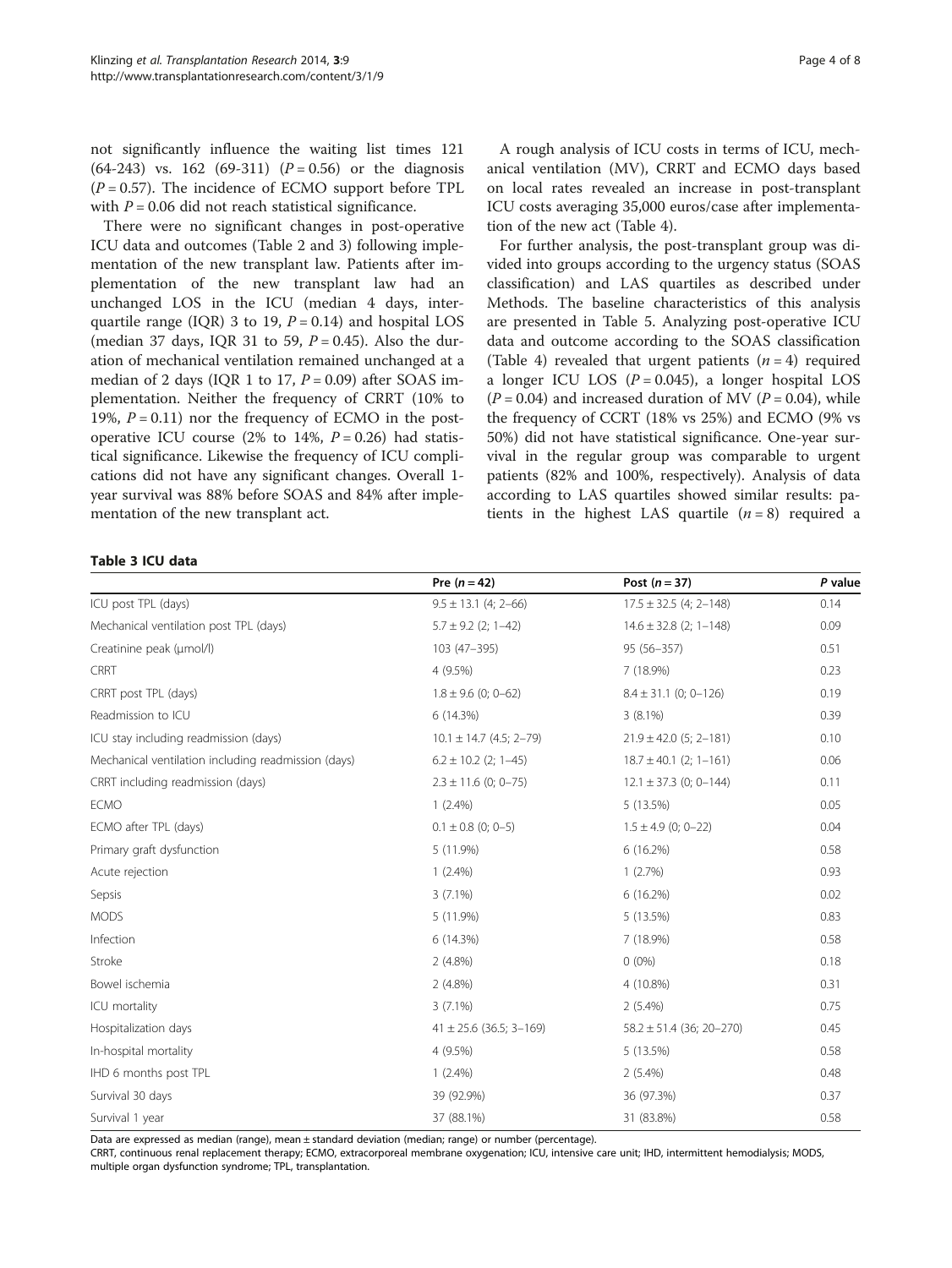#### <span id="page-4-0"></span>Table 4 Calculation of ICU costs

|                                     | Pre $(n = 42)$ | Post $(n=37)$ | P value |
|-------------------------------------|----------------|---------------|---------|
| ICU (days; euros)                   | 441; 882,000   | 810; 162,0000 | 0.37    |
| Ventilation (days; euros)           | 263; 132,000   | 691; 345,500  | 0.52    |
| CRRT (days; euros)                  | 96; 38,000     | 437; 174800   | 0.32    |
| ECMO (days; euros)                  | 5; 5,000       | 85; 85,000    | 0.20    |
| $\Sigma$ ICU costs (euros)          | 1,057,000      | 2,225,000     |         |
| $\Sigma$ ICU costs per case (euros) | 25,000         | 60,000        |         |
| Difference per case (euros)         |                | 35,000        |         |

CRRT, continuous renal replacement therapy; ECMO, extracorporeal membrane oxygenation; ICU, intensive care unit.

significantly longer ICU stay  $(P = 0.01)$ , longer duration of MV ( $P = 0.007$ ) as well as more ECMO days ( $P = 0.02$ ) with comparable 1-year survival between the highest LAS quartile and the other quartiles (86% and 75%, respectively). The rough ICU cost analysis according to SOAS urgency status and LAS quartile is presented in Table [5.](#page-5-0) While the difference in total ICU costs between regular and urgent patients (median 8,500 euros vs 64,050 euros) did not reach statistical significance ( $P =$ 0.05), the difference in ICU costs between the lowest 75% LAS quartiles and the highest LAS quartile (median 8,500 euros vs 47,750 euros) was statistically significant  $(P = 0.02)$ .

### **Discussion**

This is the first study to evaluate the effect of the implementation of the Swiss Organ Allocation System on ICU outcomes and resource utilization. For this purpose the final 42 patients before and the first 37 patients after implementation of the law on 1 July 2007 were analyzed in this retrospective study.

While baseline characteristics and outcome were comparable between the two cohorts of lung transplant patients, the implementation of the law led to a marked increase in post-transplantation ICU costs of approximately 35,000 euros/case. A further analysis of patients allocated after implementation of the law indicates that treatment for patients listed as urgent according to SOAS differed from patients listed as regular: urgent patients required a five times longer median ICU stay after TPL and twice as long median hospital stay as well as significantly longer mechanical ventilation after TPL. This led to a significant increase in ICU charges: median costs increased by a factor of seven. Patients were stratified into the highest and lowest 75% LAS quartiles for comparison with international data: patients in the highest LAS quartile required a significantly longer ICU LOS and significantly longer duration of mechanical ventilation and ICU costs were significantly higher.

The implementation of SOAS with a change from center-orientated allocation to national allocation did

not increase the cold ischemia time of donor lungs, as seen from a comparison of the pre- and post-groups. Since an increased incidence of organ transportation has to be expected with the change in allocation, an eventual effect on cold ischemia time and presumably a negative effect on outcomes have to be considered. Data published by Immer and colleagues for Swisstransplant showed an increased frequency in organ transportation after implementation of the new transplantation act for all organs [\[14](#page-7-0)]. For donor lungs, the transplantation frequency at the site of procurement decreased from 21.2% to 7.3% [\[14](#page-7-0)]. In agreement with our data, no significant influence on cold ischemia time nationwide was found. Our study did not register the origin of the donor lung, but traditionally the Zurich area has a low organ donor rate [[8\]](#page-6-0) so it can be assumed that the percentage of lung transplantations performed with organs donated from a different part of Switzerland remained unchanged and thus there was no change in the cold ischemia time. According to Swisstransplant's annual report for 2012, 52 lung transplantations were performed in two centers (of which 33 were in Zurich) from 96 multi-organ donors [[8\]](#page-6-0). Overall waiting list times in Zurich were not affected after the implementation of the new transplant act in the period analyzed in this study. Of note, the utility rate of lung donors in Switzerland was 52% in 2012 [[8](#page-6-0)], which is high compared to international data and might influence the early post-operative outcomes and costs.

Concerning the diagnosis leading to transplantation, there was no statistically significant difference between the two cohorts. The second and third priority diagnoses, pulmonary hypertension and IPF, did not have a statistically significant influence. However, there was an increase in lung transplantations performed for IPF from 21.4% to 29.7%. This finding is in accord with international data, which shows that there has been a steady increase in the number of transplant procedures for IPF during the last decade, reaching almost 30% of all procedures performed [\[4\]](#page-6-0). The incidence of cystic fibrosis in our small Swiss cohort (overall 37%) is rather high compared to international data (16.8%) [\[4](#page-6-0)].

Cost estimations for transplantations are difficult and complex. There are limited data on the estimation of costs for lung transplant patients [[15](#page-7-0)-[17\]](#page-7-0). Our institution recently published our single-center experience concerning liver transplantation after the new transplantation act was implemented [[11\]](#page-6-0). The results show markedly increased costs per transplantation. Those findings were explained because there were higher MELD scores for patients prior to transplantation, causing an increase in pre-transplant costs as well as an increase in post-transplant ICU costs.

The implementation of the high-priority urgent status assigned to patients on invasive mechanical ventilation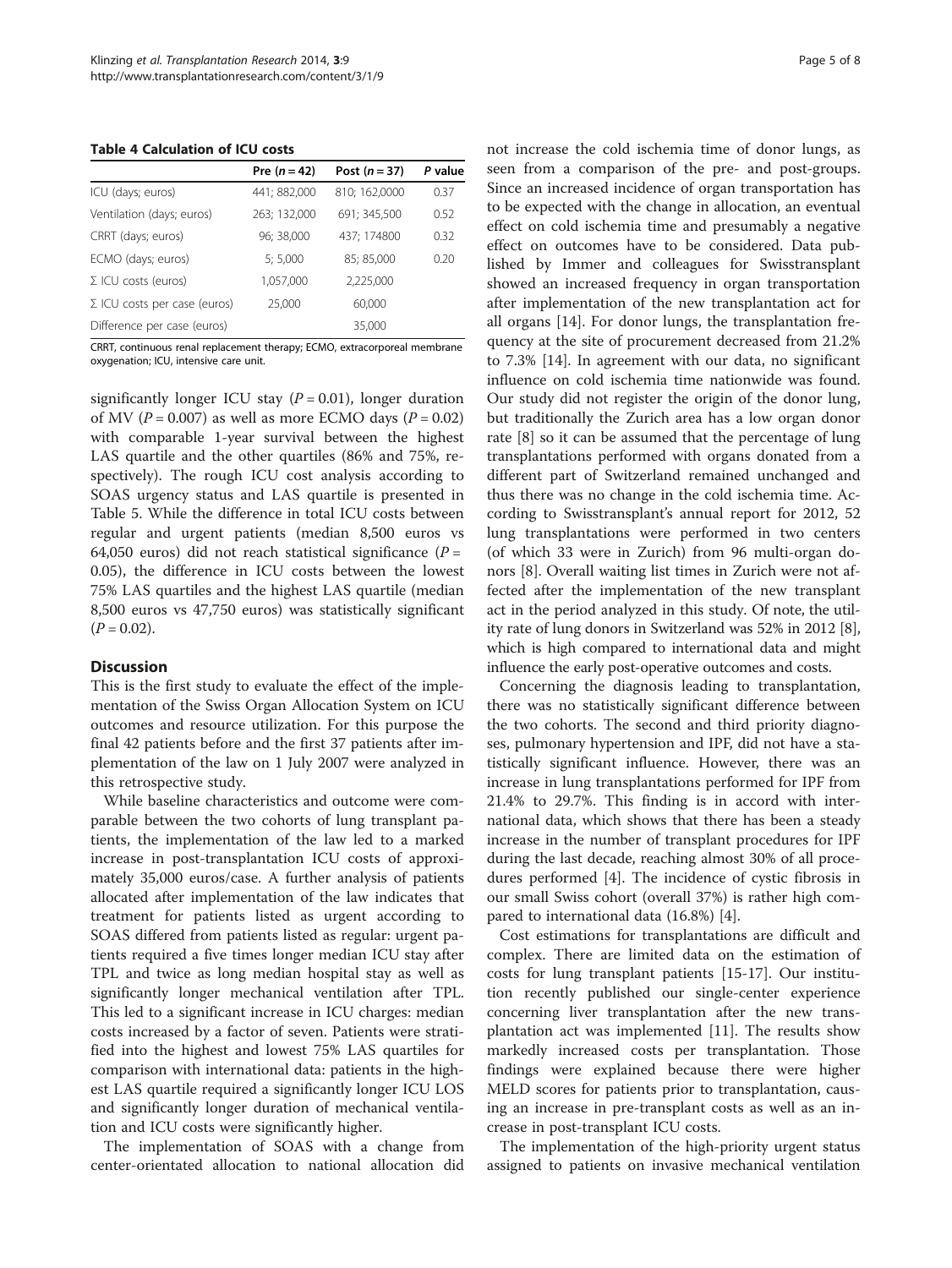# <span id="page-5-0"></span>Table 5 Estimation of ICU costs

|              | <b>Transplantation law</b>            |                            |      | <b>SOAS</b> classification |                            |      | LAS quartile         |                                                   |         |
|--------------|---------------------------------------|----------------------------|------|----------------------------|----------------------------|------|----------------------|---------------------------------------------------|---------|
|              | Pre $(n = 42)$                        | Post $(n=37)$              |      | P value Regular            | <b>Urgency</b>             |      | P value Q1 to Q3     | Q4                                                | P value |
| ICU (euros)  | 10,000 (7,000-22,500)                 | 10,500 (7,000-49,000)      | 0.76 | 8,000 (6,000-28,000)       | 39,000 (26,000-61,000)     | 0.07 | 8,000 (6,000-10,000) | 39,000 (21,000-61,000)                            | 0.02    |
| MV (euros)   | 1,000 (500-3,500)                     | 1,000 (500-9,000)          | 0.88 | 500 (500-6,500)            | 8,500 (6,500-9,000)        | 0.06 | 500 (500-1,000)      | 8,750 (4,250-13,750)                              | 0.01    |
| ECMO (euros) | 5,000 (5,000-5,000)                   | 15,000 (15,000-22,000)     | 0.67 | 15,000 (2,000-15,000)      | 26,500 (22,000-31,000)     | 0.2  | 8,500 (2,000-15,000) | 22,000 (15,000-31,000)                            | 0.3     |
|              | Total ICU costs 10,000 (7,000-22,500) | 10,500 (7,000-49,000) 0.82 |      | 8,500 (6,500-35,400)       | 64,050 (34,500-81600) 0.05 |      |                      | 8,500 (6,500-11,000) 47,750 (25,250-102,050) 0.02 |         |

Data are median (IQR).

ECMO, extracorporeal membrane oxygenation; ICU, intensive care unit; MV, mechanical ventilation.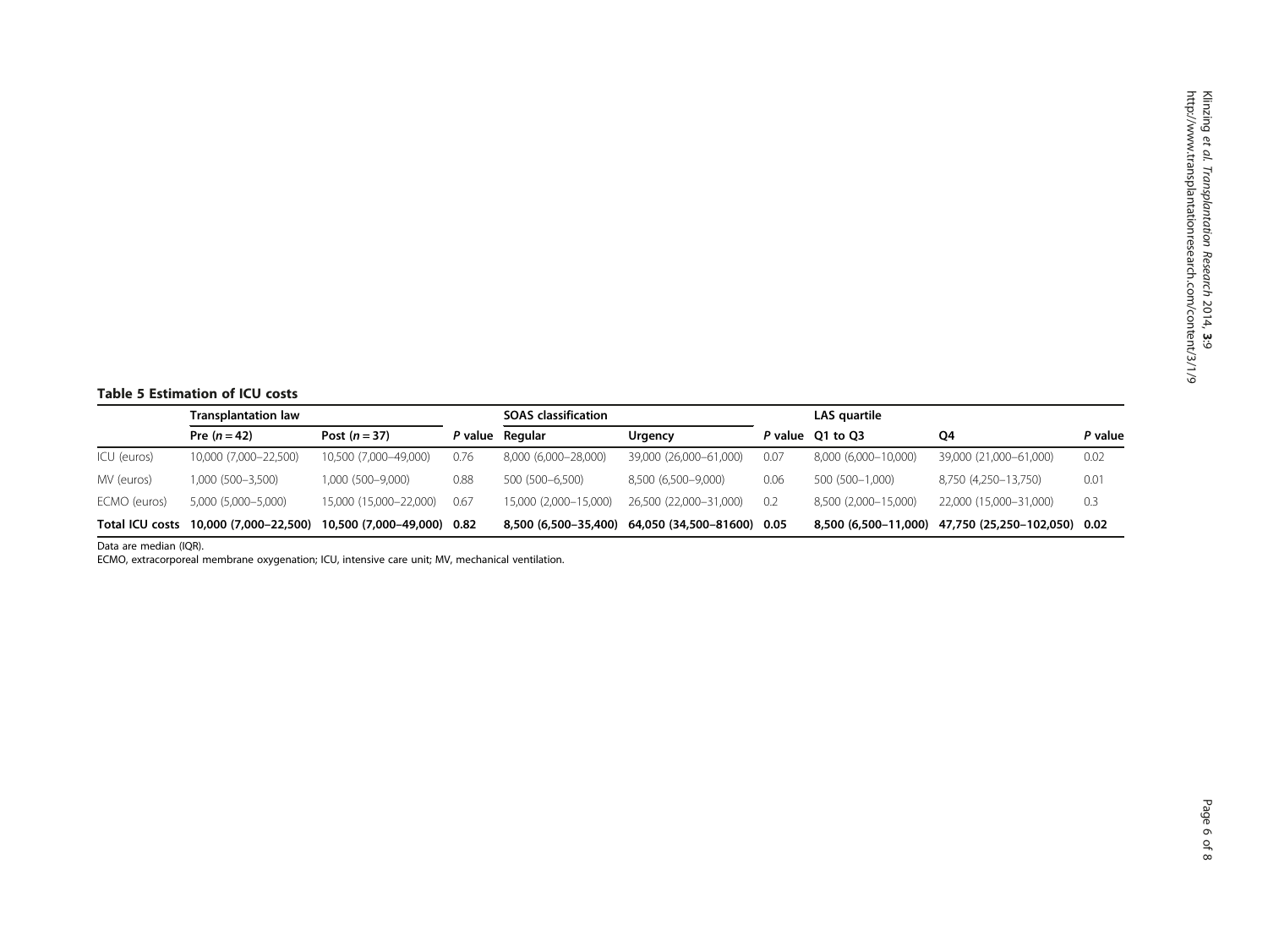<span id="page-6-0"></span>in the ICU did not have a statistically significant influence after implementation of the new law. However, the analysis of the post-group shows that urgent patients and those in the highest LAS quartile suffered a prolonged transplantation course in terms of LOS in the hospital and ICU and mechanical ventilation. This caused a marked increase in ICU costs.

Arnatoukis et al. recently examined the effect of the implementation of LAS on resource utilization and costs [[13\]](#page-7-0). They showed that there was a marked increase in costs for patients in the highest LAS quartile, primarily due to an increase in ICU and hospital days and the duration of mechanical ventilation. Patients with high LAS scores are critically ill [[18\]](#page-7-0) with comorbidities. The results of our analysis are in accord with the results of Arnatoukis et al. [\[13](#page-7-0)]: more critically ill patients proceeding for transplantation leads to an increase in hospital and ICU days, days on mechanical ventilation and overall post-transplant ICU costs. In addition, the trend for the increased use of ECMO is leading to an increase in costs.

The value of ECMO support has been extensively debated since the results of the CESAR trial in 2009 [\[19](#page-7-0)]. Similarly, attitudes toward using ECMO for respiratory failure in lung transplant candidates have changed over time. The indication for ECMO is no longer limited to 'bridge to recovery' as a desperate maneuver, but has established indications as 'bridge to transplant' and 'bridge to improvement' [[20-22](#page-7-0)] in the pre-transplant and post-transplant phases, respectively. Internationally, ECMO is being implemented at an earlier stage. Several centers have reported their first experiences with ECMO for non-intubated patients [[23,24\]](#page-7-0). The increased use of ECMO is presumably due to this international development and proven indication.

No difference in 1-year survival was detected between the cohorts for before and after implementation of the law, nor for patients listed as urgent or regular in the postgroup. Due to our small sample size, this study might very well be underpowered to detect a difference in survival and the results of a larger cohort study are awaited.

Initial experiences from France with high-emergency lung transplantation showed there was poorer posttransplant survival of these patients compared to regular lung transplant recipients [\[25](#page-7-0)], so the further development of the necessity for mechanical ventilation before transplantation has to be assessed.

The main limitation of this retrospective analysis is the low number of patients included, which limits the statistical power of the results.

# Conclusion

In conclusion, the implementation of the new transplant law has so far led to increased ICU costs. In particular, patients listed as urgent seem to have a prolonged postoperative ICU and hospital course.

#### **Abbreviations**

AAT: α1-antitrypsin-deficiency emphysema; BMI: body mass index; CF: cystic fibrosis; CMV: cytomegalovirus; COPD: chronic obstructive lung disease; CRRT: continuous renal replacement therapy; EC: erythrocyte concentrate; ECC: extra corporeal circulation; ECMO: extracorporeal membrane oxygenation; FFP: fresh frozen plasma; ICU: intensive care unit; IHD: intermittent hemodialysis; IPF: idiopathic pulmonary fibrosis; IQR: inter-quartile range; LAS: lung allocation score; LOS: length of stay; MELD: model for end-stage liver disease; MODS: multiple organ dysfunction syndrome; MV: mechanical ventilation; PAH: pulmonary arterial hypertension; SOAS: Swiss Organ Allocation System; TC: thrombocyte concentration; TPL: transplantation.

#### Competing interests

The authors declare that they have no competing interests.

#### Authors' contributions

SK analyzed and interpreted the data and drafted the article. DR produced the statistics and undertook a critical review. DW collected the data and undertook a critical review. UW and II interpreted the data and undertook a critical review. PS analyzed the data and undertook a critical review. MB conceived the idea for the study, interpreted the data and undertook a critical review. The submitted version was approved by all authors.

#### Author details

<sup>1</sup>Surgical Intensive Care Medicine, University Hospital of Zurich, Zurich, Switzerland. <sup>2</sup>Department of Surgery, Division of Visceral and Transplantation Surgery, University Hospital Zurich, Zurich, Switzerland. <sup>3</sup>Department of Thoracic Surgery, University Hospital Zurich, Zurich, Switzerland. <sup>4</sup>Swiss Paraplegic Centre, Nottwil, Switzerland.

#### Received: 10 May 2013 Accepted: 14 March 2014 Published: 1 April 2014

#### References

- Lynch JP 3rd, Saggar R, Weigt SS, Ross DJ, Belperio JA: Overview of lung transplantation and criteria for selection of candidates. Semin Respir Crit Care Med 2006, 27(5):441–469.
- 2. Reitz BA, Wallwork JL, Hunt SA, Pennock JL, Billingham ME, Oyer PE, Stinson EB, Shumway NE: Heart-lung transplantation: successful therapy for patients with pulmonary vascular disease. N Engl J Med 1982, 306(10):557–564.
- 3. Shennib H, Noirclerc M, Ernst P, Metras D, Mulder DS, Giudicelli R, Lebel F, Dumon JF: Double-lung transplantation for cystic fibrosis. The cystic fibrosis transplant study group. Ann Thorac Surg 1992, 54(1):27–31. Discussion 31–32.
- 4. Christie JD, Edwards LB, Kucheryavaya AY, Benden C, Dobbels F, Kirk R, Rahmel AO, Stehlik J, Hertz MI: The Registry of the International Society for Heart and Lung Transplantation: twenty-eighth adult lung and heart-lung transplant report 2011. J Heart Lung Transplant 2011, 30(10):1104–1122.
- Dorent R, Lamy FX, Cantrelle C: The role of the French Agence de la biomedecine in lung transplantation. Rev Pneumol Clin 2010, 67(1):57-63.
- 6. Egan TM, Murray S, Bustami RT, Shearon TH, McCullough KP, Edwards LB, Coke MA, Garrity ER, Sweet SC, Heiney DA, Grover FL: Development of the new lung allocation system in the United States. Am J Transplant 2006, 6(5 Pt 2):1212–1227.
- 7. Smits JM, Nossent GD, de Vries E, Rahmel A, Meiser B, Strueber M, Gottlieb J: Evaluation of the lung allocation score in highly urgent and urgent lung transplant candidates in Eurotransplant. J Heart Lung Transplant 2011, 30(1):22–28.
- 8. Swisstransplant, Laws and Regulations. [\[http://www.swisstransplant.org](http://www.swisstransplant.org)]
- 9. Krueger T, Berutto C, Aubert JD: Challenges in lung transplantation. Swiss Med Wkly 2011, 141:w13292.
- 10. Denlinger CE, Meyers BF: Update on lung transplantation for emphysema. Thorac Surg Clin 2009, 19(2):275–283.
- 11. Oberkofler CE, Dutkowski P, Stocker R, Schuepbach RA, Stover JF, Clavien PA, Béchir M: Model of end stage liver disease (MELD) score greater than